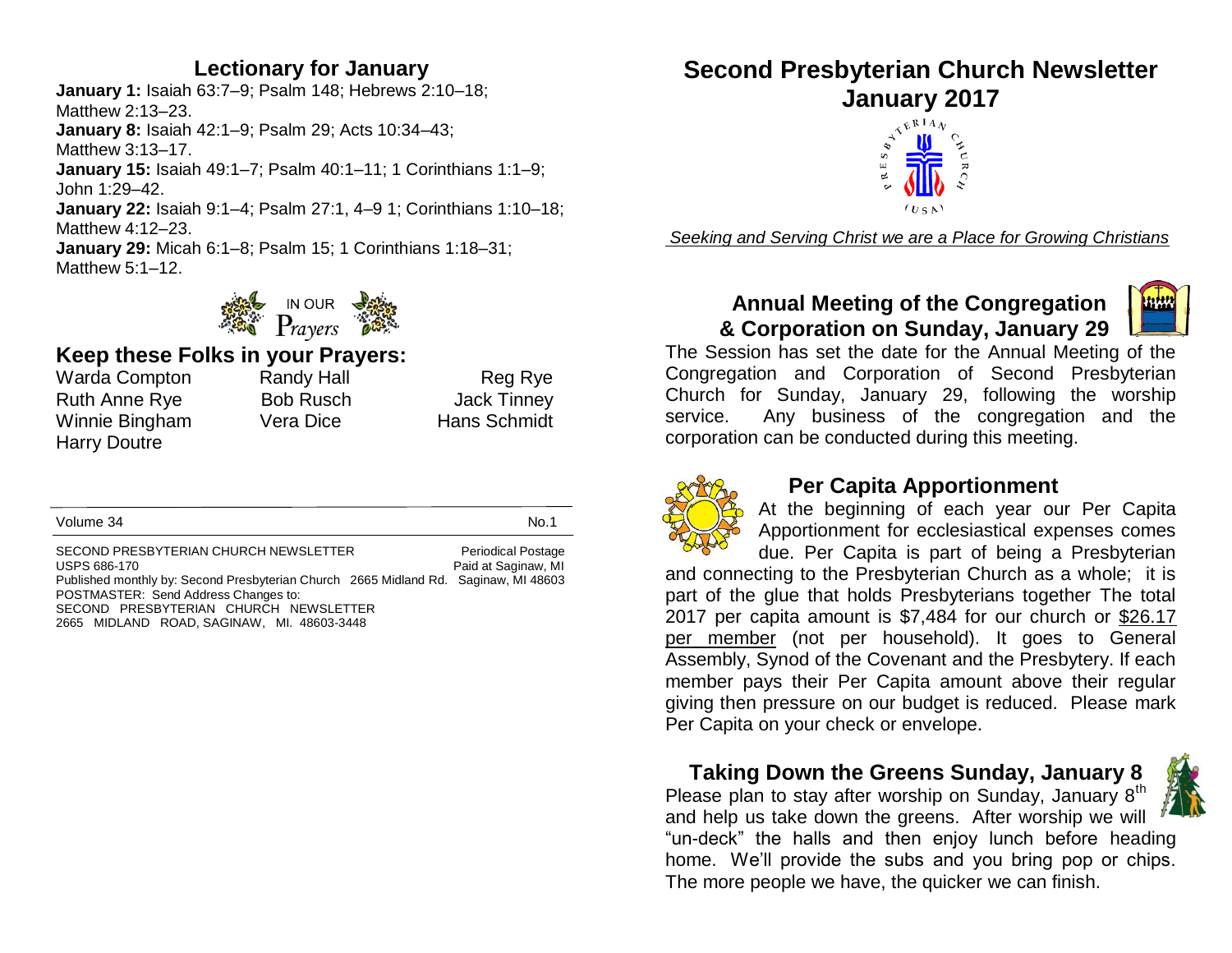

#### **Stewardship**

Please prayerfully consider your giving to Second Presbyterian Church and so that we may finalize the 2017 budget. Turn in your 2017 Estimate of Giving slip to the church office. Together we can meet the challenges of funding our ministry programs.

#### **Men's Fellowship Breakfast**



All men of the church are invite to join in on Saturday, January 7<sup>th</sup> for breakfast, study and fellowship. We meet at 8:00 a.m. at the church. This month we will start studying the book of Acts. Come and join us - newcomers are always welcome!

#### **2 nd @ Second**



Please join us in adult education as we continue and

finish our study "From Jesus to Constantine: A History of Early Christianity". We meet in the library at 10:45am on Sundays. There is no 2<sup>nd</sup> @ Second on January 8 or January 29.



#### Odd **Tuesday Bible Study**

The Odd Tuesday Bible Study meets on January  $17<sup>th</sup>$  and 31<sup>st</sup> (the 3<sup>rd</sup> and 5<sup>th</sup> Tuesdays of this month). Come and join us at 7:00 p.m. in the library as we continue our study of Genesis. Bring your Bible!

#### **Florence Gilmour Circle**



Join the Florence Gilmour Circle as we discuss *Just Like*  Jesus by Max Lucado. We will meet on January 11<sup>th</sup> at 9:30am in the library and discuss Chapters 10 & 11 of the book. All women of the church are welcome to join us!



#### **2017 Directory**

If you have changed your address or phone number this year please let the office know as soon as possible. We're updating the phone directory this month.



#### **Super Bowl Subs**

The Youth group will be selling sub sandwiches for Super Bowl Sunday (Feb. 5).Watch the bulletins for ordering details! Plan on having the Youth make your lunch this day!

#### **PYG Events**

**Sunday, January 1** -No PYG – Happy New Year!! **Sunday, January 8** - Join us in helping "take down the greens" after worship.



**Sunday, January 15** – PYG 10:45am to noon.

Signup due for Sky Zone Trampoline Park

**Sunday, January 22** – Sky Zone - see announcement below. **Sunday, January 29** – PYG 10:45am to noon

**Saturday, February 4** – Making make subs for Super Bowl. Meet us in the kitchen at 1:00pm.

**Sunday, February 5** – no PYG but we're passing out subs after worship. Please plan on being here to help!

#### **PYG Trampoline Jumping!**

We are going to Sky Zone Indoor Trampoline Park on Sunday, January 22<sup>nd</sup>. We will leave church at



10:45am and the cost is \$12 per person. You must sign up by January 15<sup>th</sup> so we can ensure enough transportation and get waivers signed. Please call or e-mail Becca, DJ or Tammi with questions.

#### **Busy Hands and Hearts**

Busy Hands ministry group reaches out to our community by making lap quilts, hats, mittens and other items for local shelters. We will meet on Monday, January 9, from 1:00pm to 3:00pm so come and join us! Please note that if the local schools are closed due to snow we will not meet.

#### **SERRV Helpers**



A huge thank you goes to all that helped sell SERRV items. Over \$3,000 in profit has been added to our Mission budget. Special thanks to Jeanne Parks who coordinates SERRV. Thank you!!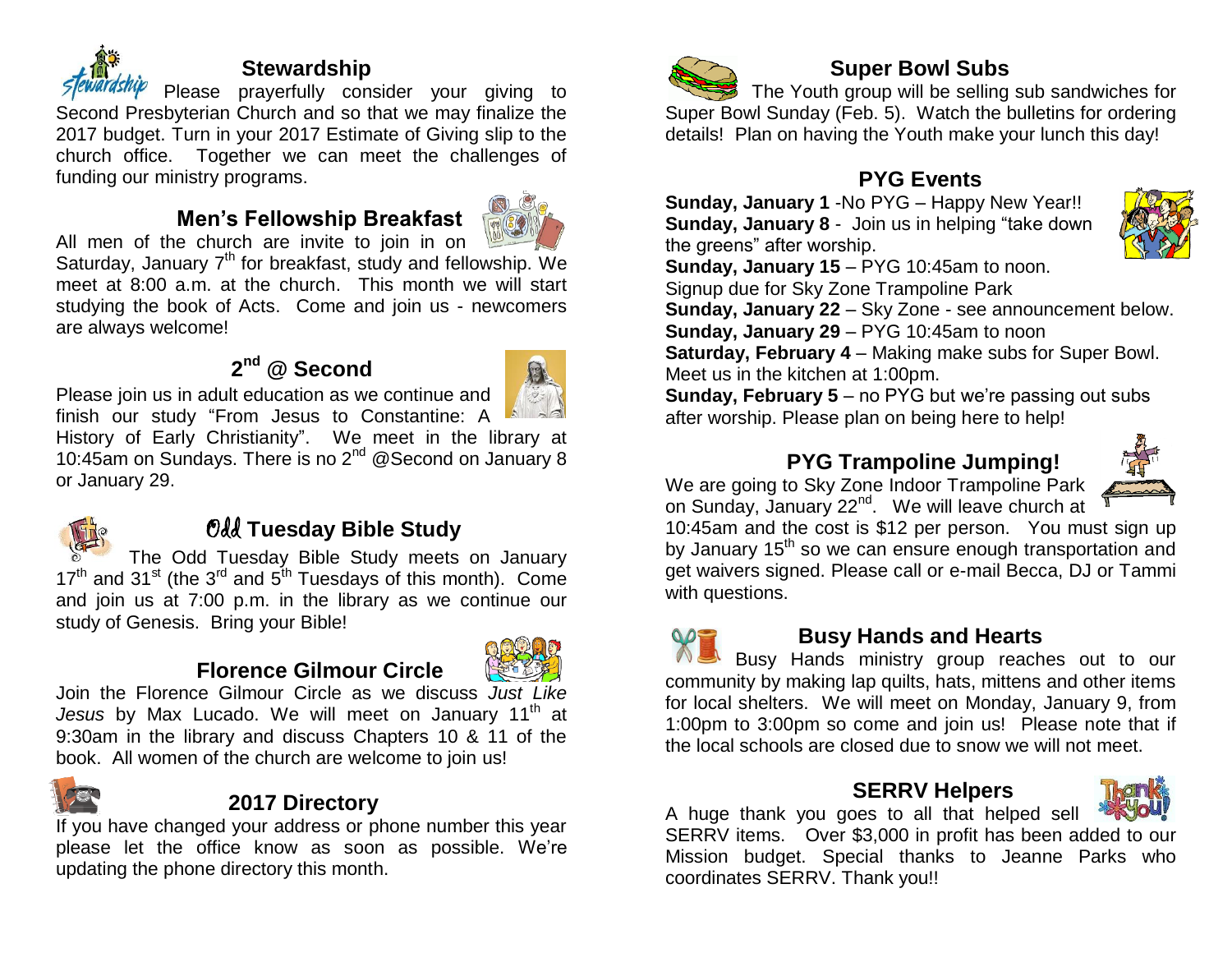

#### **Mission News "Go also the second mile" Matthew 5:4**

The Stewardship and Mission Committee provides monthly opportunities for assistance to a variety of local missions. You can be involved by donating your time, talent & treasure to a number of worthy projects. This month we are highlighting the **Old Town Baby Pantry** to which we can give a little extra. 

The **Old Town Baby Pantry** is a program that helps educate new moms on parenting skills. They also help their babies by collecting



clothing and baby related items. We will collect any of the following new or gently used items during the month of February:

| Sleepers 0-12 months       | <b>Receiving blankets</b> |
|----------------------------|---------------------------|
| <b>Outfits 0-12 months</b> | <b>Onesies and bibs</b>   |
| <b>Crib Sheets</b>         | Infant toys               |
| <b>Board books</b>         | <b>Hooded Towels</b>      |
| Newborn diapers, wipes     | Diaper bags, bottles      |
| <b>Cribs, Bassinets</b>    | Baby shampoo/baby wash    |
| Diaper cream               | <b>Baby powder</b>        |



**Thanks** to everyone who brightened the **Angel Tree** kids Christmas this year! As a church, we

contributed a total of 66 gifts for 33 children (two gifts each). Such a great response for these children at Christmas!

#### **School Outerwear**



Keep bringing in winter coats, snow pants, boots, hats and mittens for kids in the Brethren, Arthur Eddy and Houghton Lake Schools. Put them in the school box in the main hallway.

#### **Offering Envelopes**

Just a reminder that our 2017 donation envelopes M



have a few new additions. There are 6 new Envelopes envelopes for "over and above giving"….for things that may help the budget and missions of the church throughout the year which you may choose to contribute to. Along with your regular weekly envelopes, the new extra envelopes are for snow removal, winter utility costs, 3 envelopes for mission donations (your choice) and one for the Christmas Eve services (not Christmas Joy).

### **HUGE Thanks**



Huge thanks to all who were involved in the Christmas pageant this year. What wonderful and miraculous talent we have at this church, you were all awesome! We have such talented individuals! "Job well done, my young angels!" Thank you all and Merry Christmas.



#### **Scrip for Every Day Purchases**

Gift cards are so easy to use and the church benefits from each card you purchase. The church gets them at a 3-19% discount, then you

purchase at face value and use them at face value. The difference is extra funds for the church. Consider purchasing gift cards for everyday purchases such as gas and groceries. We will place the Scrip order on Sunday January  $8<sup>th</sup>$ . Your order is typically in the office on the Wednesday after the order date. Place an order for almost any retailer in the area or we do have these cards available right now in the office:

**Applebee's \$25 Exxon/Mobil \$50 Goodrich Theaters \$10 Tim Horton's \$10 Kohl's \$25 Taco Bell \$40 Walmart \$100 Speedway \$25\$100 Meijer \$25/\$50/\$100 Wendy's \$10 Red Lobster/Olive Garden \$25**